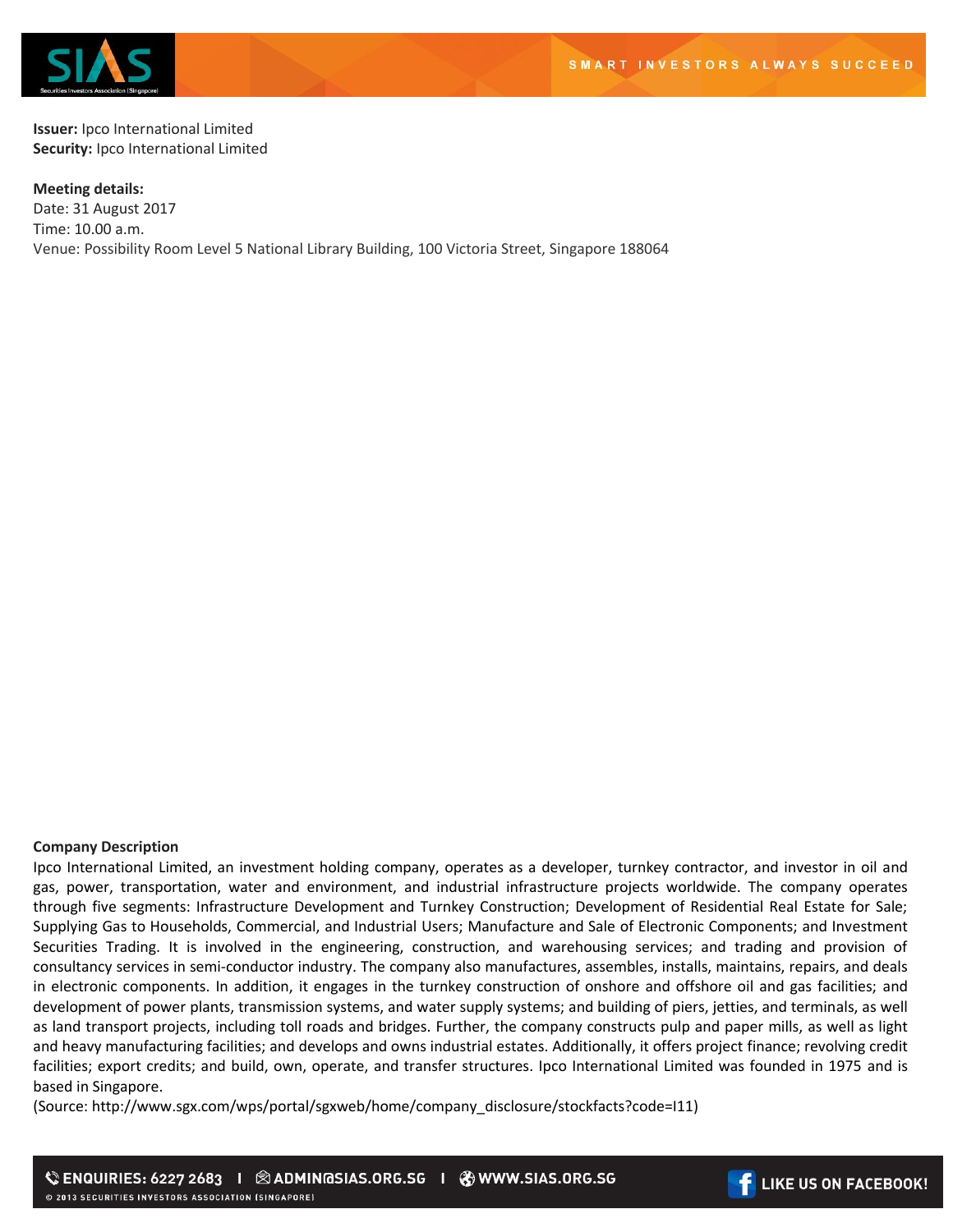

**Q1.** The Independent Auditors of the company have issued a Disclaimer of Opinion in their Independent Auditors' Report on the financial statements of the Company and its subsidiaries (the "Group") for the financial year ended 30 April 2017.

**Going Concern:** The Independent Auditors have not been provided with sufficient appropriate evidence to supporting the key assumptions used in the projected cash flows and are "unable to assess if the use of going concern basis in the preparation of these financial statements is appropriate" (page 11). Following a query raised by the Singapore Exchange Securities Trading Limited ("SGX-ST") on 18 August 2017, the directors of the company have provided a response that disclosed the reasons for the directors' view that the use of going concern basis to prepare the financial statements is appropriate.

- **a) Can the directors explain their roles and involvement in the audit of the financial statements?**
- **b) What other appropriate evidence is being sought by the Independent Auditors? Can the directors help shareholders understand why the company is unable to provide the Independent Auditors with the appropriate audit evidence? To what extent have the directors facilitated the audit by the Independent Auditors?**

**Transaction relating to Employee Share Scheme:** Two additional partners were added to Xiaogan He Shun Investment Management Centre LLP ("He Shun") which is the vehicle used for the implementation of the Employee Share Scheme of Hubei Zonglianhuan Energy Investment Management Inc. ("HZLH").

HZLH is one of the group's cash generating units and holds 100% equity interest in four subsidiaries supplying natural gas under 30 year exclusive contracts in the cities of Anlu, Dawu, Xiaochang, and Guangshui in Hubei Province, PRC.

# **c) What is the level of the company's oversight and control of the operating subsidiaries in the PRC, especially of HZLH?**

The Board, with the concurrence of the Audit Committee, is of the opinion that the Group's internal controls addressing financial, operational and compliance risks were adequate as at 30 April 2017 (page 9 – Directors' Statement).

## **d) How did the board (and the Audit Committee) arrive at its opinion that the group's internal controls are adequate?**

## **e) What are the improvements to the internal controls following the discovery of the transaction at He Shun?**

**Q2.** In the Directors' Statement (page 7 to 9) dated 7 August 2017, it was shown that the audit committee comprised Chwee Han Sin (as chairman), Chai Siew Hoon and Ross Yu Limjoco (as reproduced below).

#### 6. **AUDIT COMMITTEE**

The Audit Committee comprises three members, all of whom are independent directors. The members of the Audit Committee at the date of this report are:

Chwee Han Sin (Chairman) Chai Siew Hoon Ross Yu Limjoco (Resigned on 2 August 2017)

(Source: Company annual report)

In the company's announcement dated 2 August 2017 titled "Resignation of Independent Director – Mr Ross Yu Limjoco", the company made the following declaration:

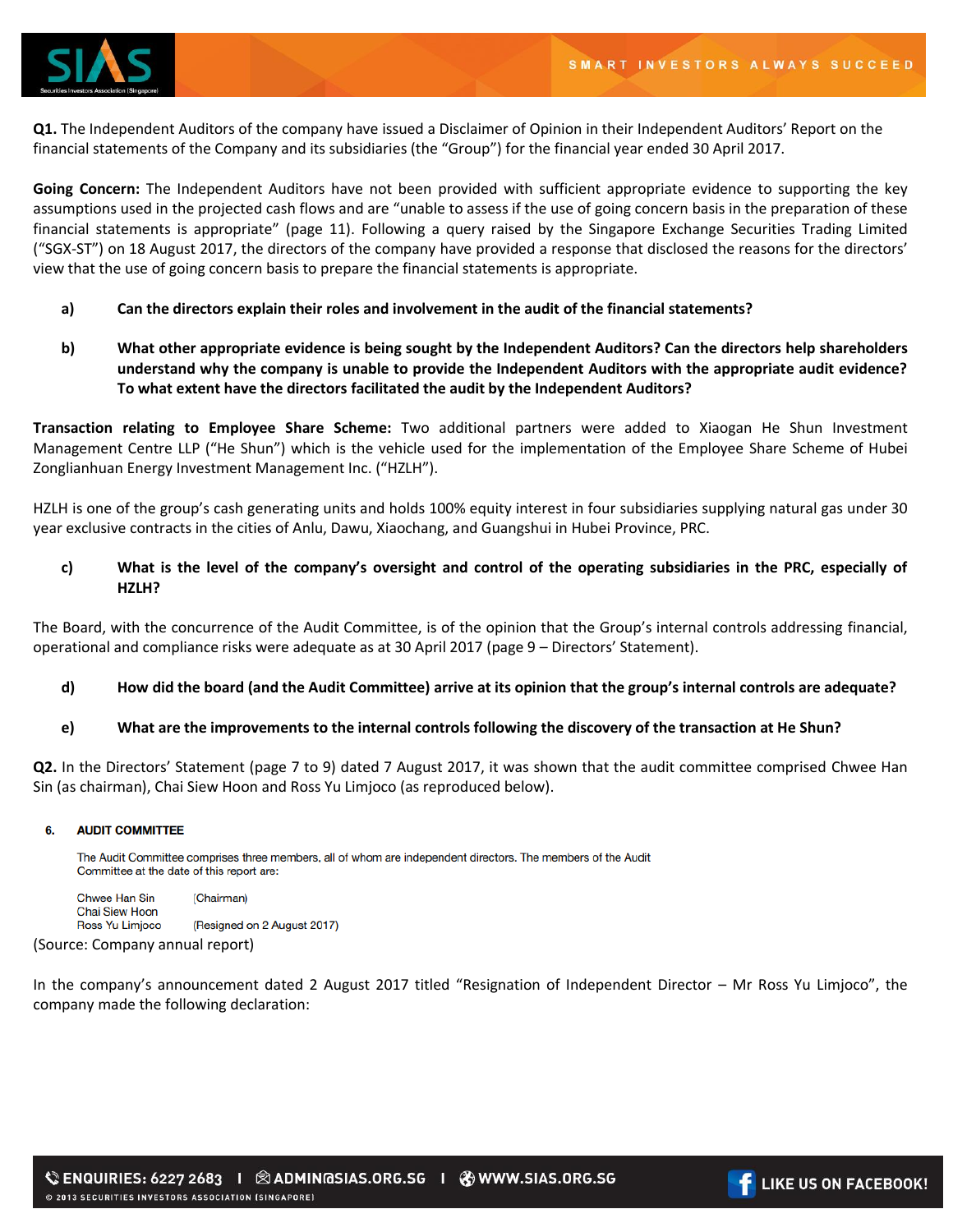

| Change - Announcement of Cessation::Resignation of Independent Director - Mr Ross Yu Limjoco                                                                                                                                 |                                                                                                                 |
|------------------------------------------------------------------------------------------------------------------------------------------------------------------------------------------------------------------------------|-----------------------------------------------------------------------------------------------------------------|
| <b>Issuer &amp; Securities</b>                                                                                                                                                                                               |                                                                                                                 |
| <b>Issuer/Manager</b>                                                                                                                                                                                                        | <b>IPCO INTERNATIONAL LIMITED</b>                                                                               |
| <b>Securities</b>                                                                                                                                                                                                            | IPCO INT'L LIMITED - SG1C67001091 - I11                                                                         |
| <b>Stapled Security</b>                                                                                                                                                                                                      | No                                                                                                              |
| <b>Announcement Details</b>                                                                                                                                                                                                  |                                                                                                                 |
| <b>Announcement Title</b>                                                                                                                                                                                                    | Change - Announcement of Cessation                                                                              |
| Date & Time of Broadcast                                                                                                                                                                                                     | 02-Aug-2017 19:39:07                                                                                            |
| <b>Status</b>                                                                                                                                                                                                                | New                                                                                                             |
| <b>Announcement Sub Title</b>                                                                                                                                                                                                | Resignation of Independent Director - Mr Ross Yu Limjoco                                                        |
| <b>Announcement Reference</b>                                                                                                                                                                                                | SG170802OTHR1IS6                                                                                                |
| Submitted By (Co./ Ind. Name)                                                                                                                                                                                                | <b>Carlson Clark Smith</b>                                                                                      |
| <b>Designation</b>                                                                                                                                                                                                           | <b>Executive Director and Chief Einancial Officer</b>                                                           |
| <b>Effective Date and Time of the event</b>                                                                                                                                                                                  | 02/08/2017 17:00:00                                                                                             |
| <b>Description (Please provide a detailed</b><br>description of the event in the box below)                                                                                                                                  | Resignation of Independent Director - Mr Ross Yu Limioco                                                        |
| <b>Additional Details</b>                                                                                                                                                                                                    |                                                                                                                 |
| <b>Name Of Person</b>                                                                                                                                                                                                        | Ross Yu Limioco                                                                                                 |
| Age                                                                                                                                                                                                                          | 47                                                                                                              |
| Is effective date of cessation known?                                                                                                                                                                                        | Yes                                                                                                             |
| If yes, please provide the date                                                                                                                                                                                              | 02/08/2017                                                                                                      |
| <b>Detailed Reason (s) for cessation</b>                                                                                                                                                                                     | Mr Ross Yu Limioco has resigned as the Independent Director of the<br>Company to pursue his personal interests. |
| Are there any unresolved differences in<br>opinion on material matters between the<br>person and the board of directors, including<br>matters which would have a material impact<br>on the group or its financial reporting? | <b>No</b>                                                                                                       |
| Is there any matter in relation to the<br>cessation that needs to be brought to the<br>attention of the shareholders of the listed<br>issuer?                                                                                | No                                                                                                              |
| Any other relevant information to be<br>provided to shareholders of the listed<br>issuer?                                                                                                                                    | <b>No</b>                                                                                                       |
| Date of Appointment to current position                                                                                                                                                                                      | 11/07/2014                                                                                                      |
| Does the AC have a minimum of 3 members<br>(taking into account this cessation)?                                                                                                                                             | Yes                                                                                                             |

(Source: Company announcement dated 2 August 2017)

Following Mr Ross Yu Limjoco's resignation as independent director, the company has declared that the Audit Committee has a minimum of 3 members.

## **a) Can the board confirm the current members of the audit committee?**

As disclosed in the annual report (page 108), BDO has indicated to the Audit Committee and the Board of its intention not to seek for reappointment as auditor of the Company at the forthcoming AGM.

## **b) Can the AC disclose the process for selecting the external auditor? What is the progress made in the appointment of the new independent external auditors?**

**Q3.** On 2 June 2017, the company announced that it has been notified by the Singapore Exchange Securities Trading Limited (the "SGX-ST") that it will be placed on the watch-list with effect from 5 June 2017 due to the Minimum Trading Price ("MTP") Entry **Criterion** 

The company further disclosed the following: